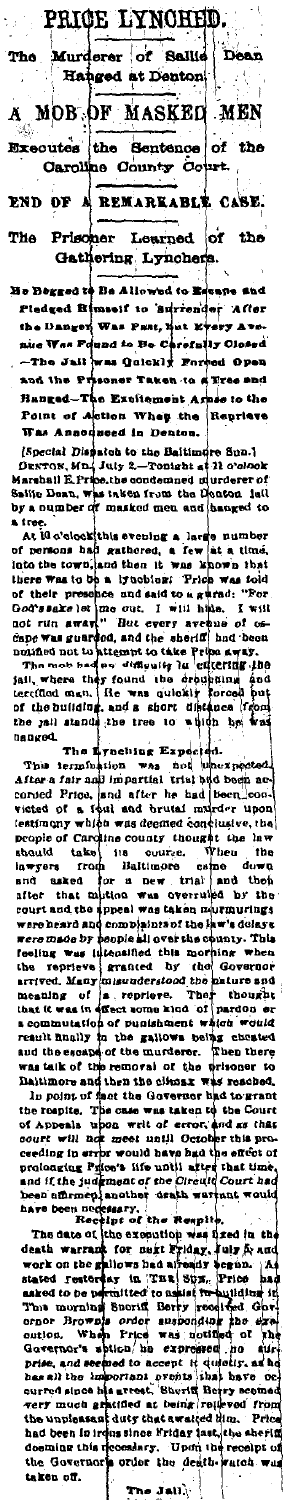The Jall. The Jall. The Jall. The Hill of the mas them is an intensity of the state in the state of the state of the state of the proof. and gave but little trouble to the mob which the form in which gives but little tracted to the most way to the most weak that the present of the prior and the ground fluor and the ground fluor product of the control and ground fluor and ground and the ground of the control of the most br bigh trees,

br high trees, Tries's Crime.<br>The erime of which Price was convicted<br>and sentenced to be hanged was the murder<br>of Mus Salite & Dean, the fourteen-year-old<br>daughter of Moob Dean, a farmer who lives<br>near the village of Rarmo

and the state of the function function in the state of the state of the state of the state of the state of the state of the state of the state of the state of the state of the state of the state of the state of the state o